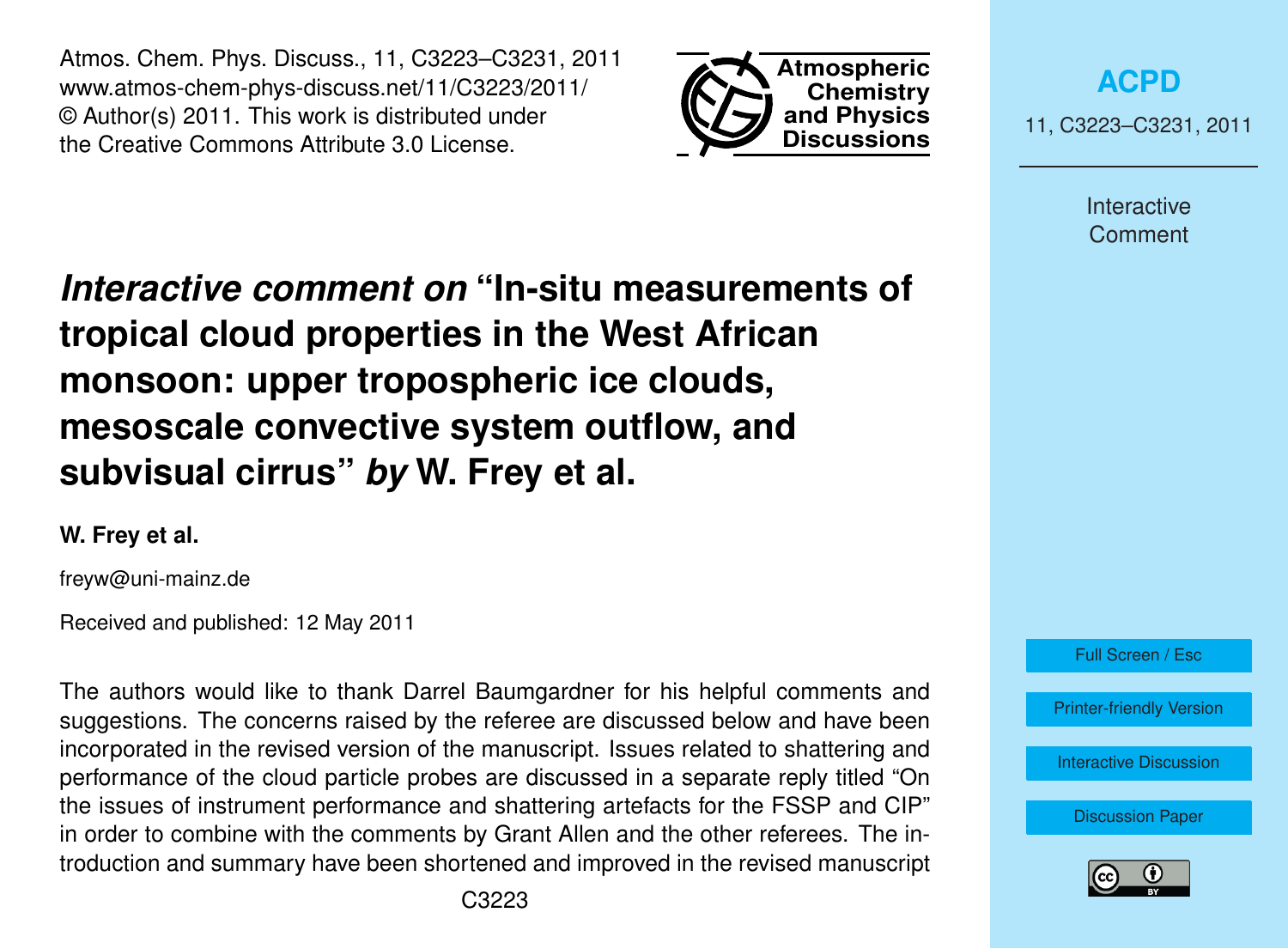following the referees' suggestions.

#### **Page 753, Line 7, "From this brief discussion it becomes clear that many open questions remain. . ." Yes, but which ones are addressed by this study?**

Valid point. The introduction has been shortened considerably and the description of the study's purpose has been more focused on the "delivered data" in the revised manuscript.

### **Page 755, Line 3. How are the size spectra from the FSSP and CIP combined, i.e. are the concentrations in the overlapping sizes averaged, smoothed, etc.?**

The size distributions from the FSSP are simply plotted on top of the CIP size distributions, i.e. the first CIP size bin actually extends down to sizes of  $25 \mu m$  but are only displayed down to 29.2  $\mu$ m. No smoothing has been applied to the size distributions. The details and an example are supplied in Section 3.2 of our separate reply on the instrumental issues. We apply no smoothing or running because we believe it is the most transparent way for a reader to present the data in an un-altered way including error bars. As a consequence of our treatment few data were rejected and excluded from the analyses as described in Section 3.3. of the separate reply.

**Page 755, Line 6. The Baumgardner et al., 1992 paper was for a FSSP-300, not 100, and although many of the uncertainties that are discussed in that paper are true for both models, there are other papers more pertinent to the FSSP-100 as the two have different size ranges and define their sample volumes differently. That being said, nothing is discussed in this paper about corrections for electronic roll-off (this is discussed in the Baumgardner et al, 1992 reference) or for aspherical particles. Given that one of the co-authors of this paper (Borrmann) published a paper on the impact on sizing from OPCs of aspherical particles, I think it might be appropriate to discuss this correction and if it is not being done, what would be the subsequent effect on the size distribution shapes and derived IWC.**

**[ACPD](http://www.atmos-chem-phys-discuss.net)**

11, C3223–C3231, 2011

Interactive **Comment** 

Full Screen / Esc

[Printer-friendly Version](http://www.atmos-chem-phys-discuss.net/11/C3223/2011/acpd-11-C3223-2011-print.pdf)

[Interactive Discussion](http://www.atmos-chem-phys-discuss.net/11/745/2011/acpd-11-745-2011-discussion.html)

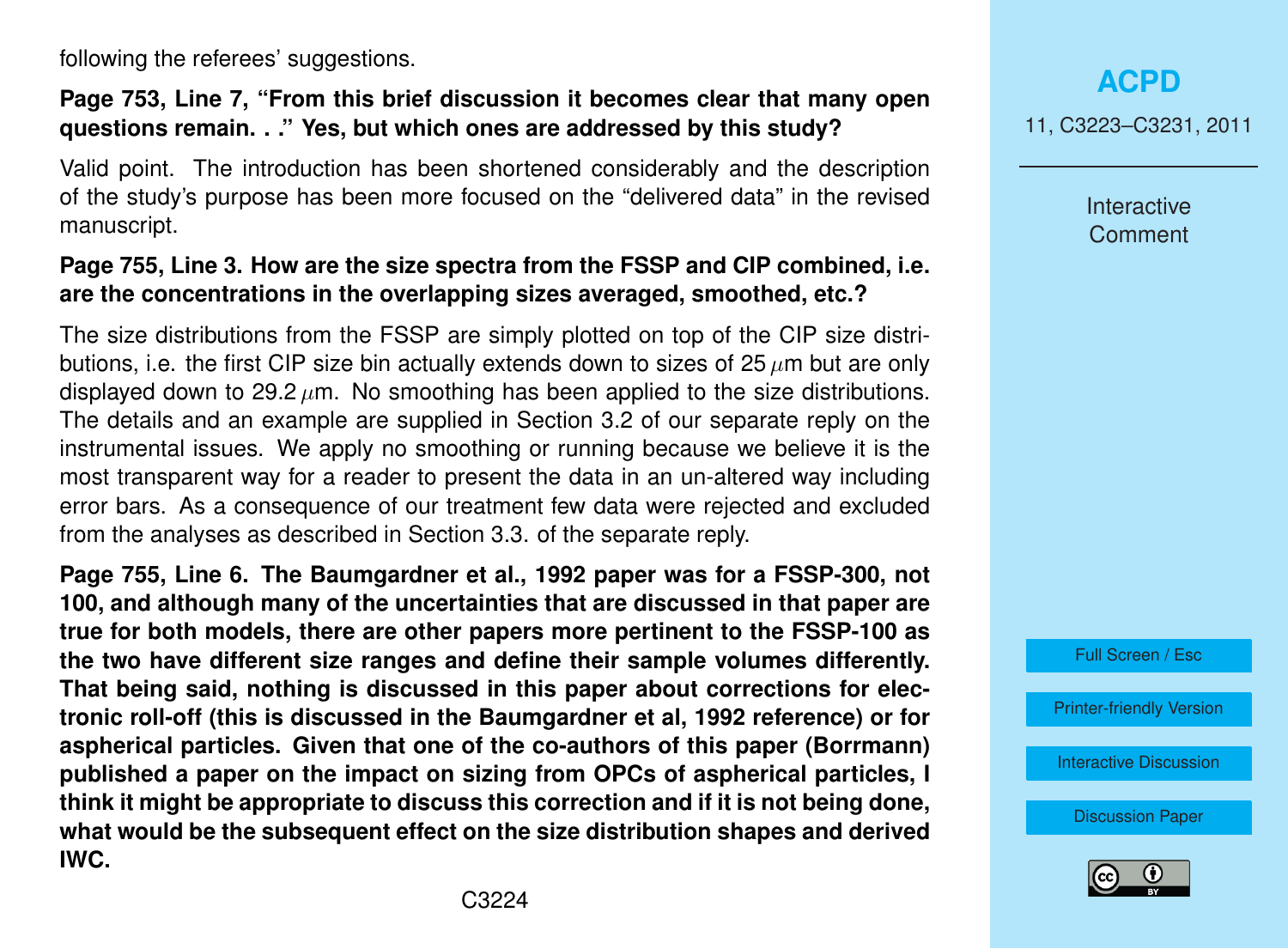Our statements in the manuscript only pertain to the scattering geometry which is the same for the models 100 and 300. We did use the T-matrix method but further reduced the number of size bins almost by a factor of two to avoid cross sensitivity and ambiguities due to the non-spherical shape. This is described in more detail in our separate reply in Section 3.1.

## **Page 756, Line 20. The use of interarrival time**. . .

This is addressed fully in the separate reply for shattering (Sections 2.2 and 2.3.).

#### **Page 757, Line 1. "This lies within the instrumental uncertainty of the CIP." Can this be clarified? What is the uncertainty being referred to and where is a reference for this uncertainty?**

For the de Reus et al., 2009, paper the uncertainties were thoroughly assessed. There it is said that the uncertainty of the CIP for the measured number concentrations is mainly determined by the error of the sample volume, which was estimated to be 20%.

**Page 757, Line 16 and throughout. Only as a suggestion, I think it might be better to use mg/m3 rather than g/m3 given the very small values and the awkwardness of using scientific notation in this case. The same might also be considered when describing the number concentrations from the FSSP and CIP, i.e. number per liter rather than number per cubic centimeter.**

If the editor likes us to do this we can change the values accordingly. When reading the many papers from the literature we found ourselves converting units many times back and forth and decided to provide our data in g/m<sup>3</sup> and cm<sup>-3</sup>, i.e. units we found commonly used, even if a bit cumbersome. This is easy to change though.

## **Page 757, Line 25. Are the 6, 10 and 15 nm 50% cut points?**

Yes, these are the sizes at which the particles are detected with 50% efficiency in a curve of detection efficiency versus particle size. The particle diameter limits were determined by laboratory experiments at the IfT (Leipzig) Condensation Particle Cali-

## **[ACPD](http://www.atmos-chem-phys-discuss.net)**

11, C3223–C3231, 2011

Interactive **Comment** 



[Printer-friendly Version](http://www.atmos-chem-phys-discuss.net/11/C3223/2011/acpd-11-C3223-2011-print.pdf)

[Interactive Discussion](http://www.atmos-chem-phys-discuss.net/11/745/2011/acpd-11-745-2011-discussion.html)

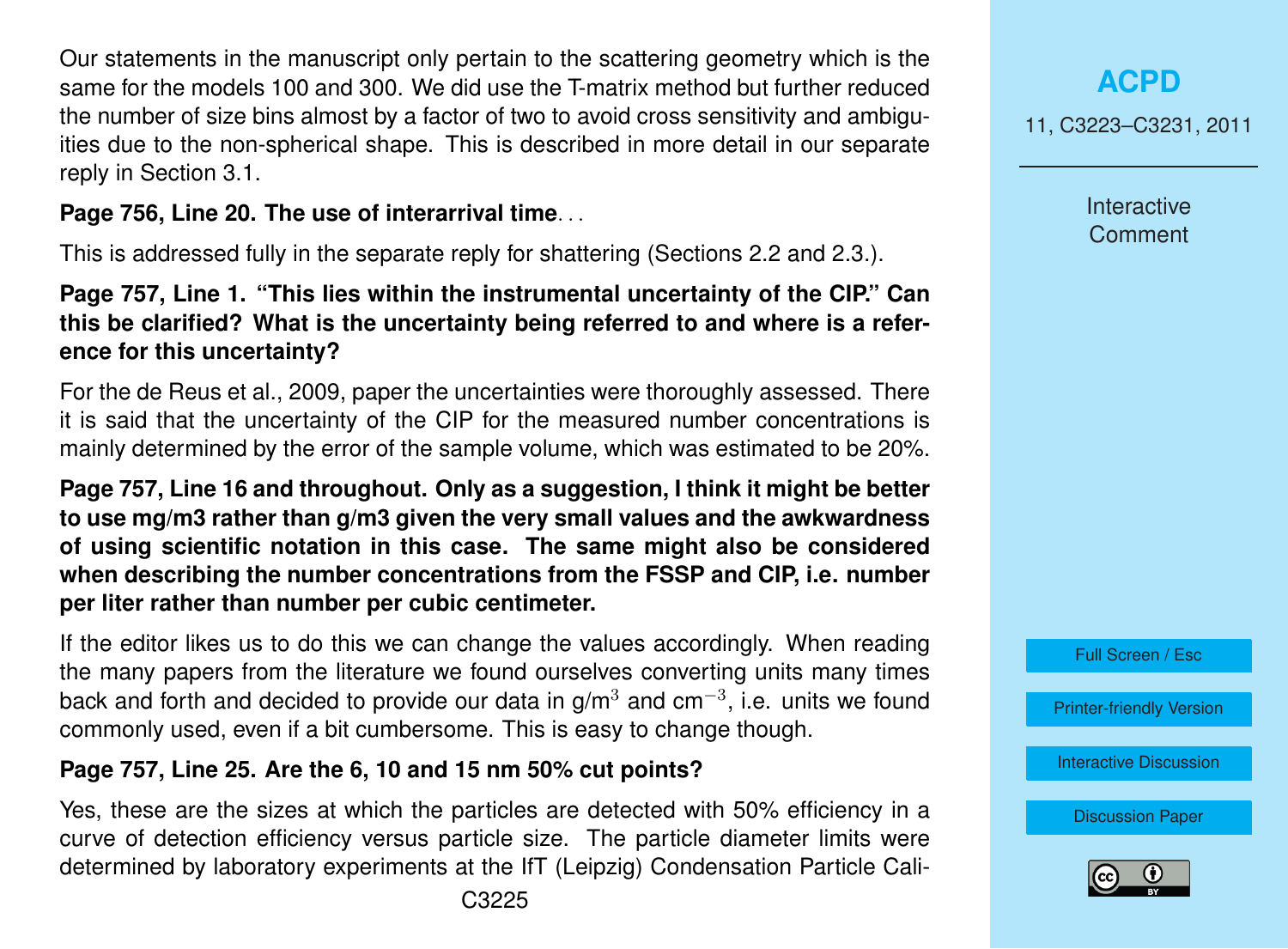bration Facility. The experiments and the characterisation of COPAS are described in detail by Weigel et al. 2009.

## **Page 758, Line 1. Why was the 250 C temperature chosen? What non-volatile particles would be expected to remain- BC, dust and some organics?**

Initially, Jim Rosen published a temperature of near 170 $\degree$ C for evaporation of all H<sub>2</sub>SO<sub>4</sub> and water from stratospheric aerosols (Rosen, 1971) from his early balloon borne experiments. We chose a pre-heating temperature of 250◦C to additionally volatilise the main component of upper troposphere/lower stratosphere aerosol, namely  $H_2SO_4$ -H<sub>2</sub>O and possibly  $HNO<sub>3</sub>$ . At this operation temperature and over the pressure range 70– 300 hPa the aerosol pre-heater volatilises more than 98% of the  $H_2SO_4$ -H<sub>2</sub>O particles. This was determined by Weigel et al., 2009, also at the IfT (Leipzig) CPC calibration facilities. For these tests the real atmospheric low pressures were used together with laboratory generated sulphuric acid droplets. Extra care "was applied" because we knew from experience with the University of Denver CPC on the ER-2 that such measurements are difficult. Possibly a lower temperature closer to 170◦C would have sufficed, but we set the wall heating of the COPAS inlet to 250◦C because we wanted to be sure that in the centre of the inlet flow temperatures still are high enough. From our Aerosol Mass Spectrometer measurements we know that BC, desert dust, soot, metals etc. do not evaporate even at temperatures above 600◦C. The organics, which do not evaporate, are exactly the residuals we are interested in. Dust has not been observed at these altitudes (see e.g. the Murphy et al., 1998, Science paper), that is over South America. Here, over West Africa dust particles may have played a role. Certainly, mineral dust is not volatilised by COPAS. From our measurements we can not tell what kind of particles are left after heating.

#### **Page 759, Line 4. Can more be said about the criteria for identify NPF?**

In background conditions the  $N_6$  and  $N_{15}$  are almost equal because freshly nucleated particles with sizes below 15nm quickly coagulate. Thus under no-nucleation event **[ACPD](http://www.atmos-chem-phys-discuss.net)**

11, C3223–C3231, 2011

Interactive **Comment** 

Full Screen / Esc

[Printer-friendly Version](http://www.atmos-chem-phys-discuss.net/11/C3223/2011/acpd-11-C3223-2011-print.pdf)

[Interactive Discussion](http://www.atmos-chem-phys-discuss.net/11/745/2011/acpd-11-745-2011-discussion.html)

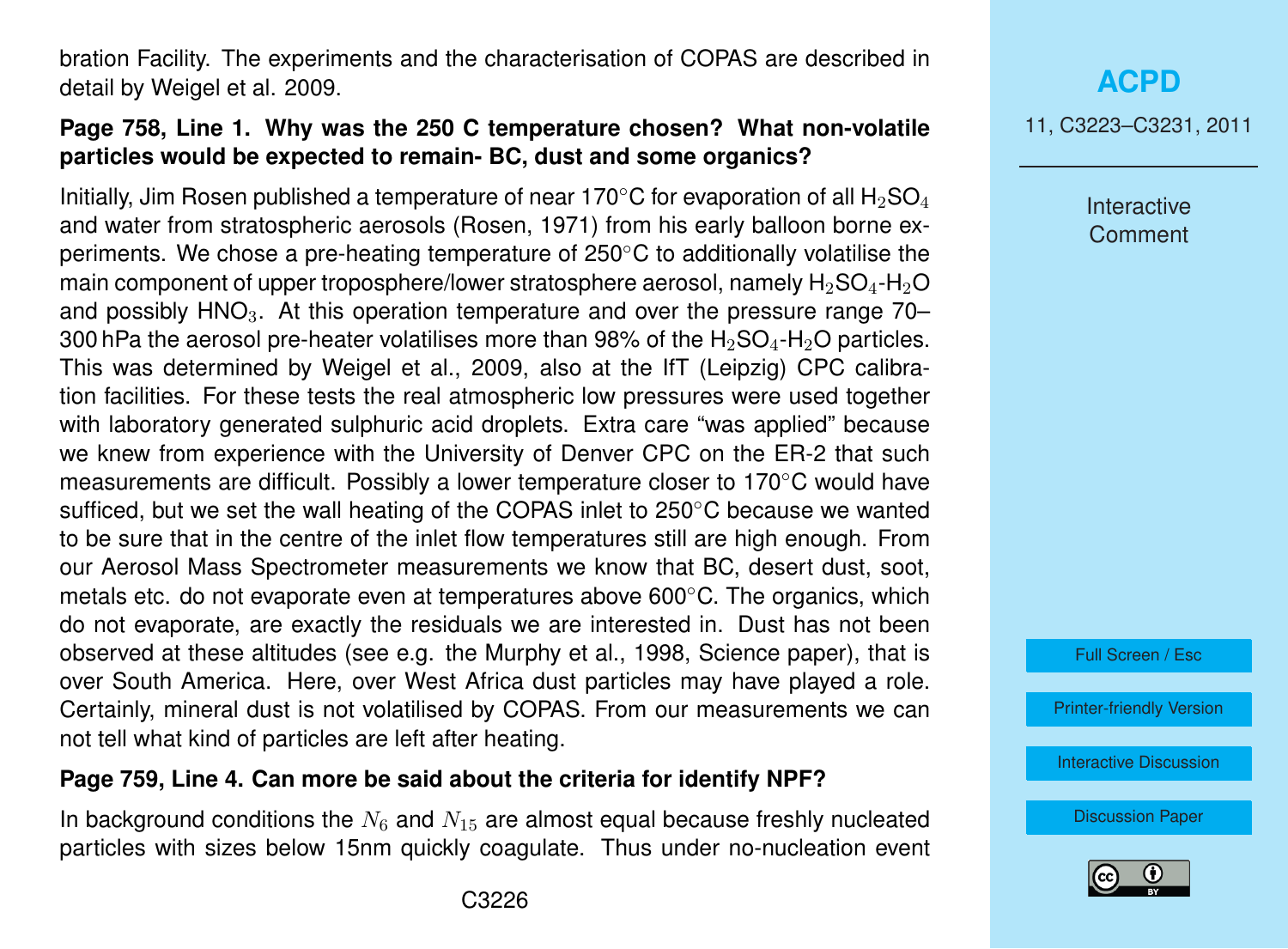conditions the COPAS channels with cut-offs of 6 nm, 10 nm, 15 nm all measure the same concentrations within the experimental errors. Considering a measurement uncertainty of 15% for each channel (see the Weigel at al., 2009, COPAS characterisation) an NPF in principle could be identified, if the  $N<sub>6</sub>$  concentration multiplied by 0.85 exceeds the  $N_{15}$  concentration multiplied by 1.15. The 0.85 and 1.15 are for the most part determined by counting statistics. However, in most NPF cases the difference between  $N_6$  and  $N_{15}$  is much more than 100 particles per cm<sup>3</sup> so that NPF is unambiguously identified. The NPF identification is described in more detail in the new paper by Weigel et al., 2011, which currently is on the ACPD discussion page.

#### **Page 759, Line 20. What is the in-cloud accuracy of temperature measurements and how do these uncertainties propagate into the accuracy of the derived RHi?**

The temperature is measured with a relatively large uncertainty of 0.5 K. The resulting uncertainties for the RHi measurements are 12-17% (see for details Krämer et al., 2009).

#### **Page 760, Line 8. Can you explain why potential temperatures are being used in the vertical profiles and to describe vertical location rather than pressure or height?**

Since thermodynamics determine the height of the outflow region, it is instructive to use the potential temperature as altitude equivalent. Thus, for better comparison from a thermodynamical viewpoint we use the potential temperature. Due to dry adiabatic displacements in the waves near the large cloud systems pressure altitudes may vary while potential temperature is more or less constant. (One might argue that moist adiabats should be used but at the higher altitudes in the UT the low water contents do not strongly alter the air temperature anymore.) For transparency, however, the pressure altitudes of the outflow events are indicated in the vertical profiles as shown now in the revised figures, time series, and size distribution plots, so at least the information is there.

**[ACPD](http://www.atmos-chem-phys-discuss.net)**

11, C3223–C3231, 2011

Interactive **Comment** 

Full Screen / Esc

[Printer-friendly Version](http://www.atmos-chem-phys-discuss.net/11/C3223/2011/acpd-11-C3223-2011-print.pdf)

[Interactive Discussion](http://www.atmos-chem-phys-discuss.net/11/745/2011/acpd-11-745-2011-discussion.html)

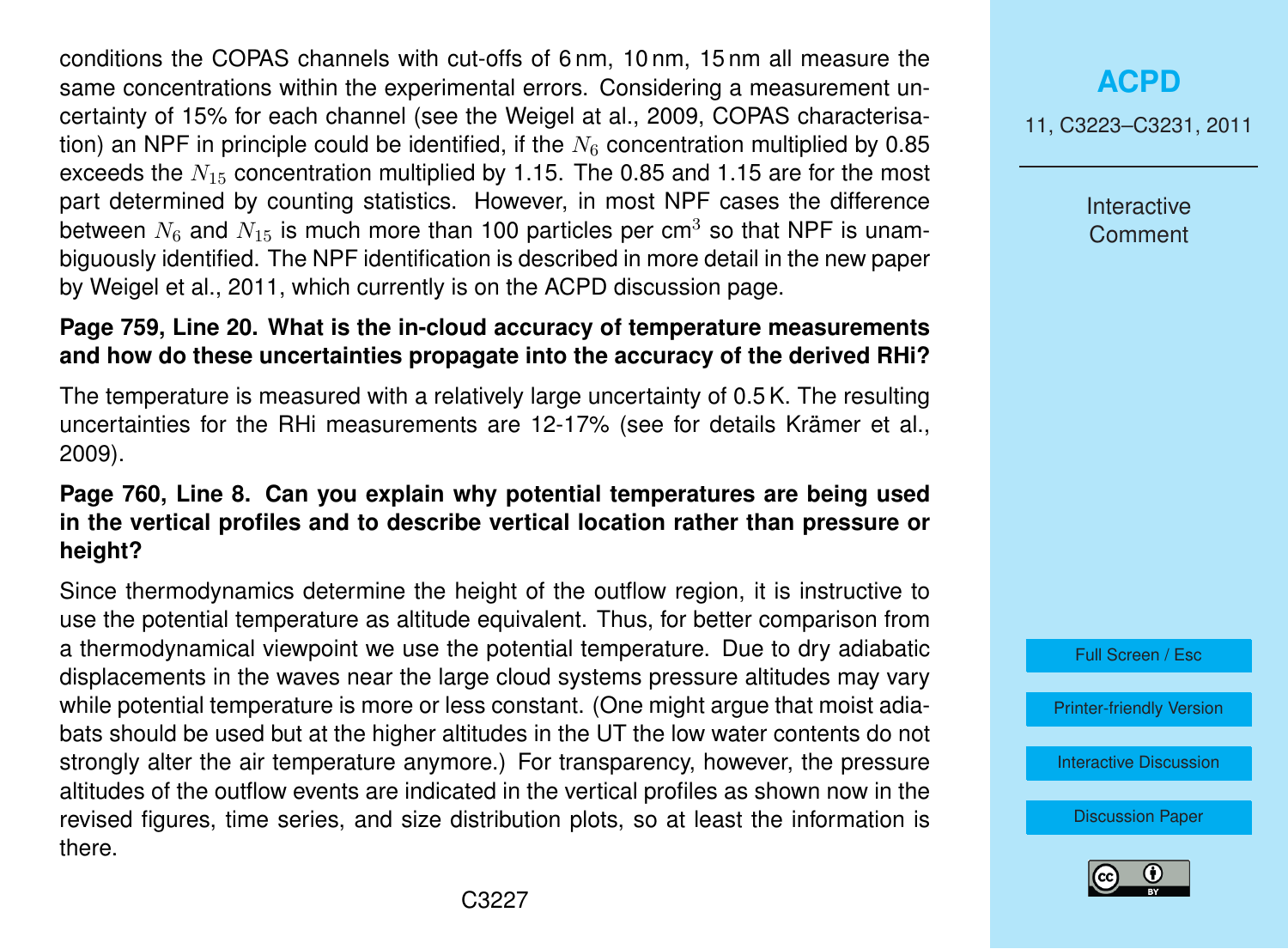## **Page 762, Line 1. When using log normal distributions, it is normally the geometric rather than the modal diameter that is used. Have these distributions been fit to the measurements with good success?**

The attempt by a non-native speaker to build the adjective of the word 'mode' has lead to the unclear use of 'modal' and the supervisor did not recognise this. ;-) Meant was the "mean mode diameter". Yes, the size distributions have been fitted with good success. Some examples of such fits are given in Section 1.4 of the separate reply on the instrumental issues.

**Page 762, Line 3. "Comprehended" should be change to "summarized" or "listed".**

done

**Page 766, Line 3. "Or some of the newly formed 6nm particles have already been lost to the surfaces of the preexisting back ground particles." Could you please clarify what is meant here by "lost". If this means scavenged by coagulation, I don't think the concentrations are large enough for frequent collisions at this altitude. Are they evaporating?**

The particles are not evaporating (see pre-heating discussion above). The quantification of losses due to coagulation inherently is subject of the manuscript by Weigel et al. 2011. It seems these small particles form in NPF despite the existence of cloud particles which in principle are capable of scavenging them. A result of the Weigel at al., 2011, study is, however, that if cloud particles with sizes above  $2 \mu m$  are present at concentrations above 2 cm<sup>-3</sup>, then NPF are "quenched" as losses – of condensing gas molecules – to existing surfaces are too fast for new particle formation.

#### **Page 771, Line 24. How do you interpret this Chi-square value, i.e. at what level of significance? Why was an exponential function used?**

Good point. Several fit functions have been tested (e.g. lognormal). However, the

Interactive **Comment** 



[Printer-friendly Version](http://www.atmos-chem-phys-discuss.net/11/C3223/2011/acpd-11-C3223-2011-print.pdf)

[Interactive Discussion](http://www.atmos-chem-phys-discuss.net/11/745/2011/acpd-11-745-2011-discussion.html)

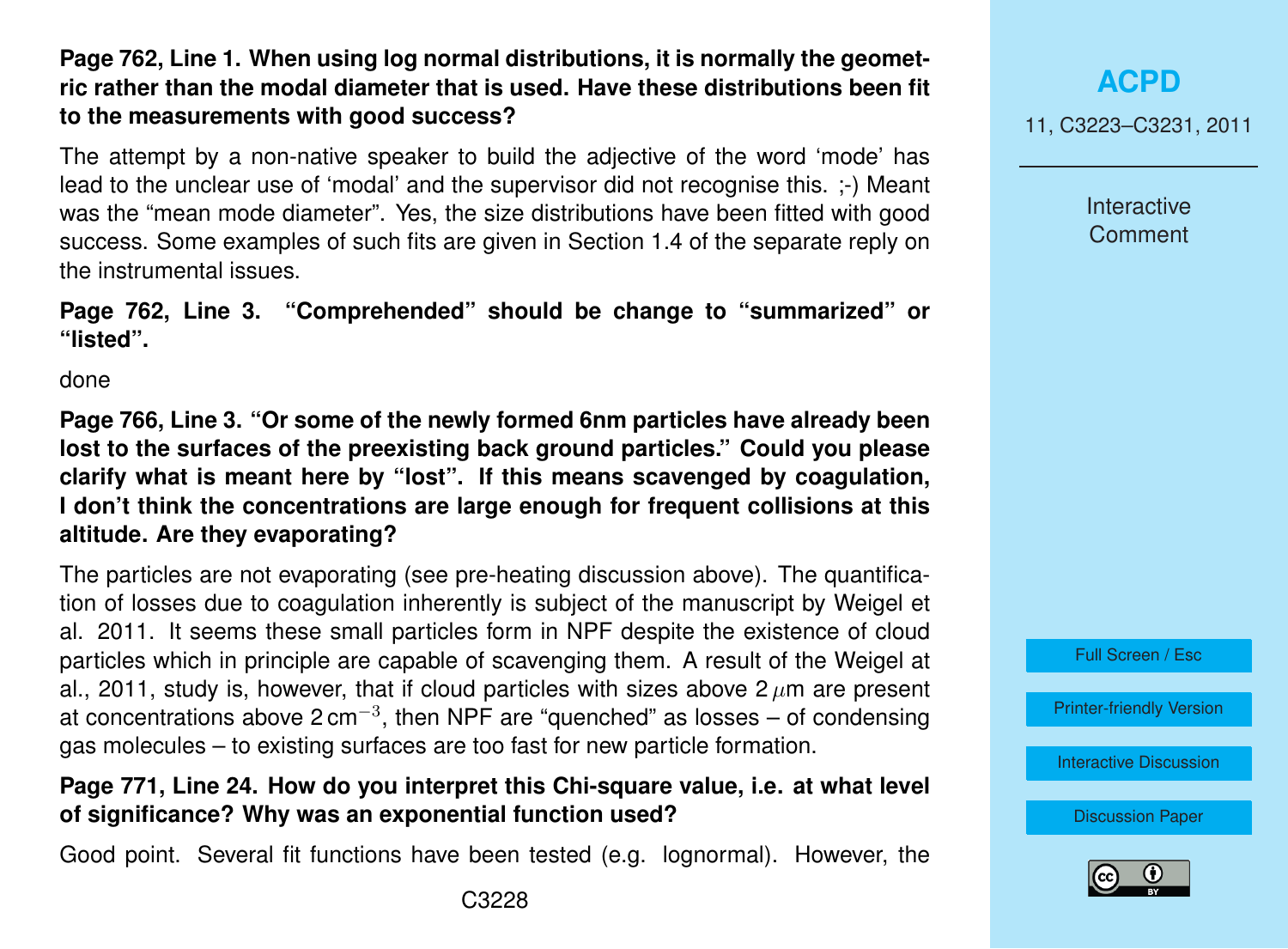best fit result was achieved by the use of the exponential fit. For the non-linear least squares fitting the Levenberg-Marquard algorithm was applied to minimise the chisquare. Prompted by the reviewer's comment a more detailed look into the confidence limits and the corresponding chi-square values led us to change the manuscript here because the confidence levels turned out to be unrealistically high. Thus, we replaced the chi-square test with a linear regression on the logarithms of the  $n^*(D_p)$ , and we report the Pearson correlation coefficient  $r = -0.89$  and  $r^2 = 0.79$ , respectively.

### **Page 775, Line 18. I don't think specific dates, in this context, need to be included in a summary.**

Dates are removed

#### **Page 775, Line 21. Are particles that touch end diodes removed from the analysis and if so how is effective array width defined? If not, then the upper size range of the CIP extends beyond 1.6 mm if you are reconstructing some of the crystals.**

Partial images are reconstructed (indicated in Table 1 of the manuscript) and effective array width is calculated adopting the Heymsfield and Parrish (1978) method. We changed the formulation in the manuscript to: "(i.e. the maximum size of the CIP images across the diode array)".

### **Page 775, Line 27. In my opinion, summaries should not refer to previous figures.**

The reference is set to a new figure which is shown to summarise the measurements. It is a bit unconventional to provide a new figure in the summary, but here it seems well in place to us.

## **Page 775, Line 29. "Underpin" should be "highlights" or "underscores".**

changed

### **References for this reply:**

de Reus, M., Borrmann, S., Bansemer, A., Heymsfield, A. J., Weigel, R., Schiller, C.,

11, C3223–C3231, 2011

Interactive **Comment** 

Full Screen / Esc

[Printer-friendly Version](http://www.atmos-chem-phys-discuss.net/11/C3223/2011/acpd-11-C3223-2011-print.pdf)

[Interactive Discussion](http://www.atmos-chem-phys-discuss.net/11/745/2011/acpd-11-745-2011-discussion.html)

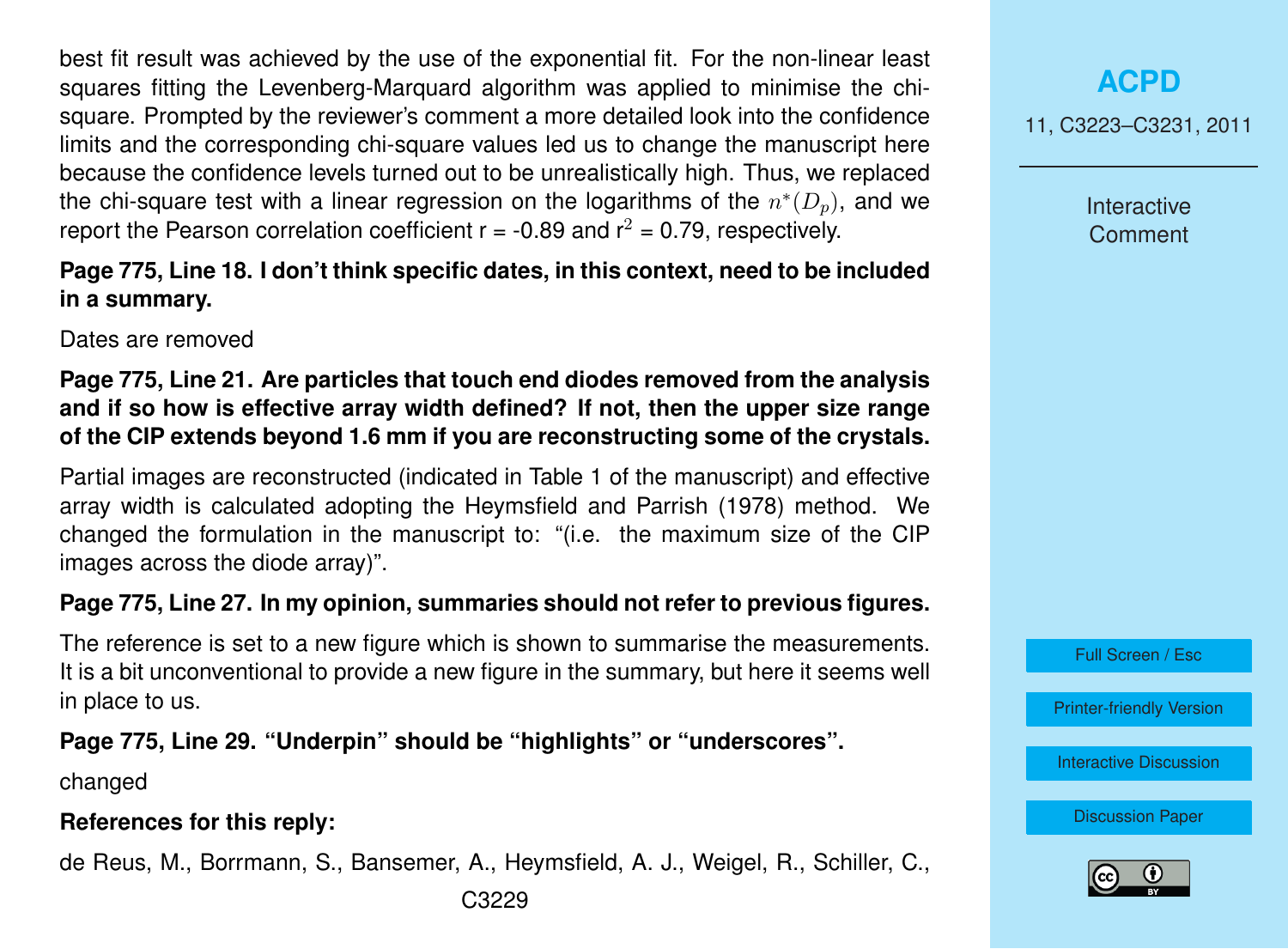Mitev, V., Frey, W., Kunkel, D., Kürten, A., Curtius, J., Sitnikov, N. M., Ulanovsky, A., and Ravegnani, F.: Evidence for ice particles in the tropical stratosphere from in-situ measurements, Atmos. Chem. Phys., 9, 6775-6792, doi:10.5194/acp-9-6775-2009, 2009.

Heymsfield, A. J., J. L. Parrish, A computational technique for increasing the effective sampling volume of the pms two-dimensional particle size spectrometer. J. Appl. Met., 17, 1566-1572, 1978.

Krämer, M., Schiller, C., Afchine, A., Bauer, R., Gensch, I., Mangold, A., Schlicht, S., Spelten, N., Sitnikov, N., Borrmann, S., de Reus, M., and Spichtinger, P.: Ice supersaturations and cirrus cloud crystal numbers, Atmos. Chem. Phys., 9, 3505-3522, doi:10.5194/acp-9-3505-2009, 2009.

Murphy, D. M., D. S. Thomson, M. J. Mahoney , In Situ Measurements of Organics, Meteoritic Material, Mercury, and Other Elements in Aerosols at 5 to 19 Kilometers, Science, 282., 1664-1669, 1998.

Rosen, J. M., The boiling point of stratospheric aerosols, J. Appl. Meteorol., 10, 1044– 1045, 1971.

Weigel, R., Hermann, M., Curtius, J., Voigt, C., Walter, S., Böttger, T., Lepukhov, B., Belyaev, G., and Borrmann, S.: Experimental characterization of the COndensation PArticle counting System for high altitude aircraft-borne application, Atmos. Meas. Tech., 2, 243-258, doi:10.5194/amt-2-243-2009, 2009.

Weigel, R., Borrmann, S., Kazil, J., Minikin, A., Stohl, A., Wilson, J. C., Reeves, J. M., Kunkel, D., de Reus, M., Frey, W., Lovejoy, E. R., Volk, C. M., Viciani, S., D'Amato, F., Cairo, F., Schlager, H., Law, K. S., Shur, G. N., Belyaev, G. V., and Curtius, J.: In situ observations of new particle formation in the tropical upper troposphere: the role of clouds and the nucleation mechanism, Atmos. Chem. Phys. Discuss., 11, 9249-9312, doi:10.5194/acpd-11-9249-2011, 2011.

**[ACPD](http://www.atmos-chem-phys-discuss.net)**

11, C3223–C3231, 2011

**Interactive Comment** 

Full Screen / Esc

[Printer-friendly Version](http://www.atmos-chem-phys-discuss.net/11/C3223/2011/acpd-11-C3223-2011-print.pdf)

[Interactive Discussion](http://www.atmos-chem-phys-discuss.net/11/745/2011/acpd-11-745-2011-discussion.html)